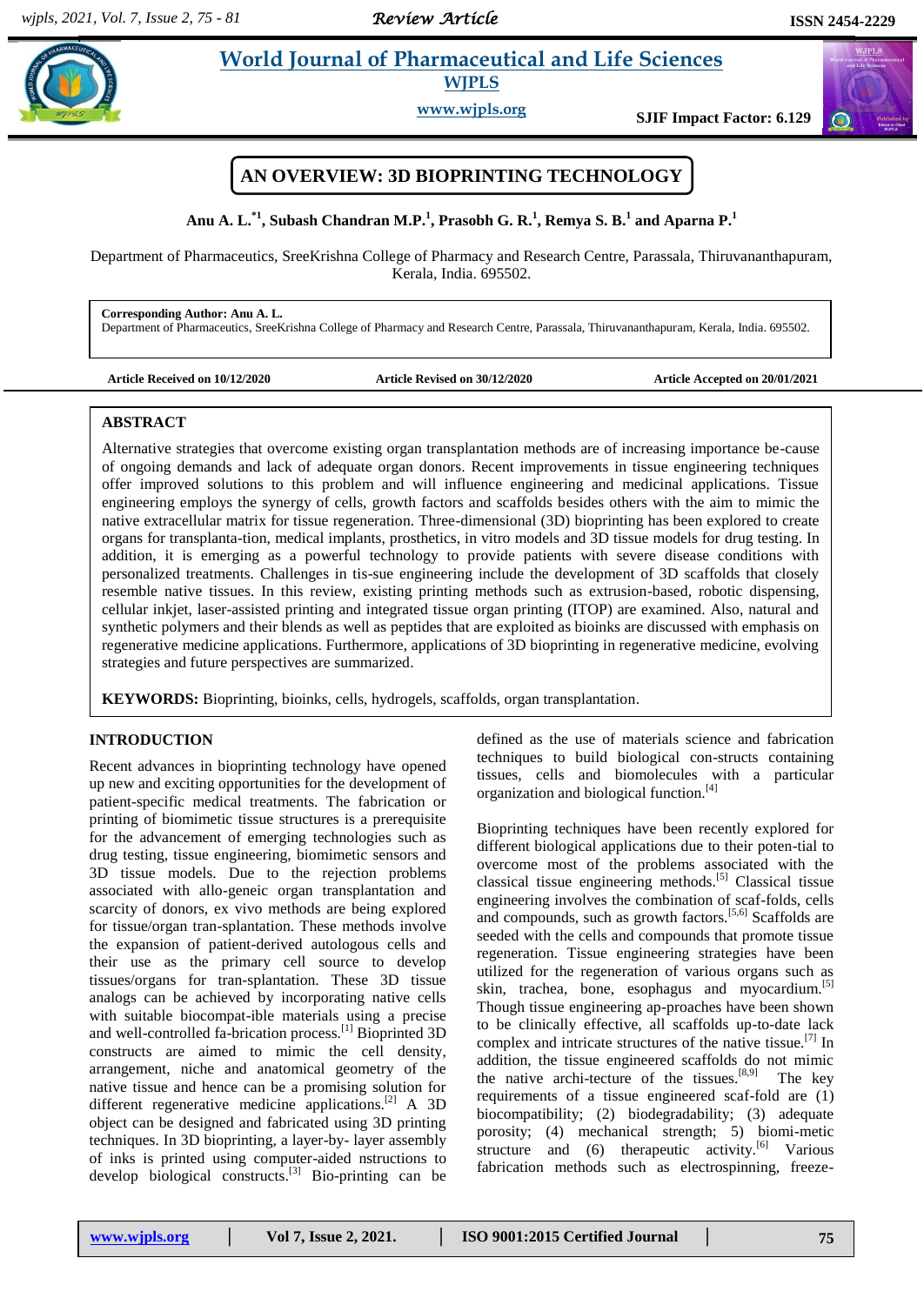drying, phase separation, gas foaming, particulate leaching and solvent casting have been developed to produce tissue scaffolds.<sup>[10]</sup> However, tissue engineer-ed scaffolds do not completely mimic the native architecture of the tissues, have difficulties to support the growth of cells in 3D and have problems to depo-sit different cell types in the scaffolds at specified locations. [8] Besides, many of these fabrication methods involve the use of organic solvents which impair the cellular growth.<sup>[9]</sup> Further, tissue engi-neered scaffolds do not completely fulfill all the ideal requirements needed for tissue regeneration as dis-cussed above. On the other hand, bioprinting offers an alternative approach solving most of the problems associated with the current tissue engineering methods. Tissue engineering strategies are mainly involved in the development of scaffolds to promote regeneration/ repair of tissue defects. While 3D bioprinting methods can also be used to develop whole or parts of organs, the main advantage is its potential to print whole or-gans for transplantation purposes.

## **Methods for Bioprinting Tissue/Organs**

Bioprinting of a tissue or an organ is a complex process which depends on the inherent properties of the bioinks, printing techniques and cellular systems used for printing. Furthermore, the resolution of the printed structure is controlled by the parameters such as needle orifice size, surface tension and viscosity of the bioink, temperature, and humidity. A typical bioprinting system can dispense bioinks onto a suita-ble substrate of choice using a cartridge or a syringe. More advanced bioprinting systems contain multiple print heads, and each one can be loaded with the same or different bioinks.<sup>[10-17]</sup> Printing patterns can be gener-ated, modified and printed using computer-aided software such as CAD (Computer Aided Design). The turnaround time taken for making modifications in the CAD files is just seconds to minutes making this process easy and user-friendly.<sup>[18]</sup> This is advanta-geous to bioprint custom made structures such as tis-sues and organs for transplantation. The prerequisites to develop a bioprinting process comprise characteris-tics, such as CAD, high resolution to obtain the mi-cro/nanoarchitecture and high-precision to localize cells in a 3D environment. With these design strategies in mind, bioprinting is using biomimicry and 3D tis-sue generation. The biomimicry approach enables the fabrication of constructs with features that mimic the native architecture of the tissue as close as possible.<sup>[19]</sup>

## **Key Requirements of Bioprinted Tissue/Organs**

There are several essential features that need to be considered for developing 3D constructs. The ideal structural features of native tissues such as vasculature, micro/nano architecture, 3D structure, multi-cellular and high cell density are essential to be replicated in 3D printed constructs. These structural pa-rameters are required in a 3D printed construct in or-der to mimic the native tissues. The structural features of 3D constructs determine the properties of the con-struct such as physiological relevance, functionality and long term stability. Hence, structural features and their resulting properties are key requirements to develop 3D constructs for regenerative medicine applications.

# **Bioprinting Methods**

Bioprinting technology involves the deposition of scaffold materials into 3D structures together with viable cells to develop tissues/organs that mimic the native architecture in structure, dimension, and shape. Three different techniques are commonly used for bioprinting that are microextrusion, inkjet printing, and laser-assisted printing.<sup>[20]</sup> A comparison between these printing methods is shown in Table 1. In the case of microextrusion method, a computer-controlled mechanism is involved to print different materials onto the sub-strates using either pneumatic or robotic power. In this method, the material is extruded via a standard extru-sion needle and the x, y and z-movements of the stage and extruder are controlled by a CAD-CAM software to produce 3D structures.<sup>[21]</sup> Inkjet bioprinters were developed as a bottom-up approach to fabricate bio-logical constructs. Inkjet bioprinters translate a design pattern into structures by printing in a point-by-point fashion (rasterization of a pattern). Different bioinks such as synthetic and natural-derived polymeric solu-tions can be used for inkjet bioprinting.<sup>[22]</sup> Laser-ass-isted bioprinting is a jet-based printing technique that works on the principle of Laser-Induced Forward Transfer (LIFT). In this method, a pulsed laser beam is used to transfer the bioink onto the substrate.<sup>[23]</sup> Among these methods, microextrusion and inkjet printing are the most popular as compared to the Laser-assisted bioprinting which is a relatively newly developed technique.

## **Microextrusion**

Microextrusion is a 3D printing method used for biological and mostly for non-biological purposes. Prin-ters that use the microextrusion method normally utilize a thermo-regulated handling and dispensing sy-stem, a piezoelectric humidifier and a stage with pro-visions for movements along the x, y and z directions.  $[24]$  The deposition area is illuminated with a light source that enables the activation of photoinitiators. A video camera is attached to the xyz stage to monitor and control the printing process.<sup>[25]</sup> Microextrusion technique has been successfully used to print scaffolds for tissue engineering.<sup>[26]</sup> The microextrusion head deposits the material onto the substrate as continuous beads based on the instructions from the CAD-CAM software. Initially, the beads are deposited in the x-y direction, then by moving the extrusion head (or) stage in the z-axis, complex 3D structures are fabricated. Biocompatible polymers, cell spheroids and many hydrogels have been shown to be compatible with microextrusion. Two main dispensing systems that are used to extrude biomaterials are mechanical and pneumatic.<sup>[27]</sup> The bioink flow is better managed in mechanical dispensing rather than pneumatic dispensing method. [28] The compressed gas volume in the pneumatic system can delay the ink flow. Pneumatically driven printer systems operate with only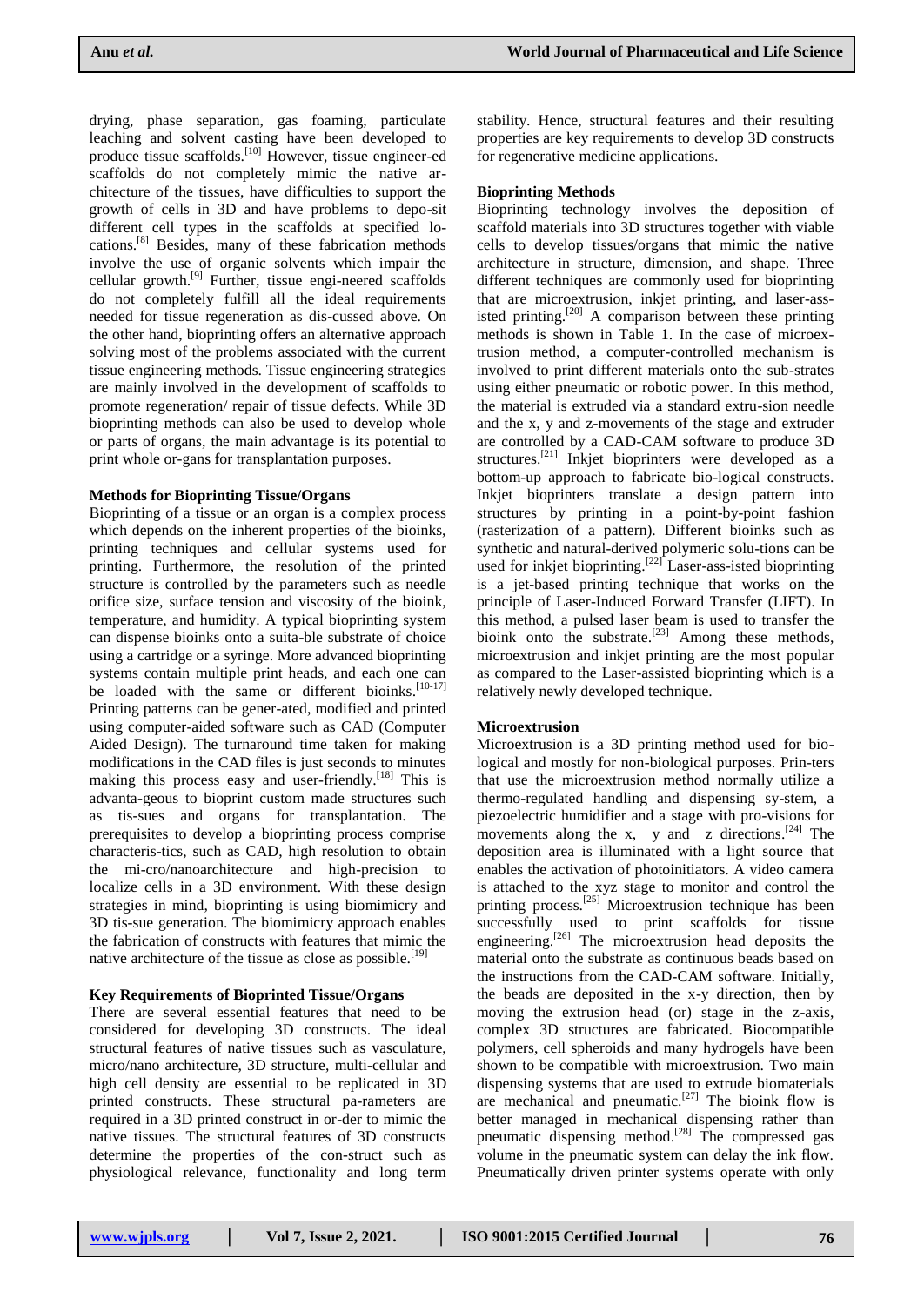air-pressure and are more suited for applying limited force during printing.<sup>[29]</sup>

# **Inkjet Bioprinting**

Inkjet printers are referred to as drop-on-demand printers since these printers can reproduce digital information by printing small bioink drops onto the prede-fined location in a suitable substrate.  $[30]$  These printers are widely used for many biological and non-biological applications.<sup>[31]</sup> The cartridges can be refilled with bioinks, and the substrate is controlled by an electron-ic stage to enable zaxis movements.[32] Nowadays, custom-designed inkjet printers are available that can use different bioinks with enhanced speed, accuracy and resolution.<sup>[33]</sup> Inkjet-based printers utilize acoustic and thermal forces to eject bioinks on the substrate. $[34]$  In the case of acoustic forces based printers, a piezoelectric material is fixed to the needle that generates an acoustic wave to break the ink into small droplets at pre-determined intervals.<sup>[35-46]</sup> When a voltage is applied, the piezoelectric material rapidly undergoes shape transformations which produce adequate pressure to eject bioink from the needle orifice. Some inkjet printers use acoustic radiation coupled with an ultrasonic sound to pump out the ink. $[47]$  In this method, the parameters of ultrasound such as amplitude, time and pulse can be varied to control the rate and size of the ejected droplets.<sup>[48]</sup> Further, the desired ink droplet size can be easily generated and monitored. In this method, cells containing bioinks are not subjected to pressure and heat, hence better cell viability.<sup>[49]</sup> In addition to this, nozzle-less print heads can be used to avoid exposing cells to shear stresses which may also improve cell viability.[50] However, an important problem involved in this type of printing is the use of 15-25 kHz frequencies to eject ink, which causes cell membrane damage.<sup>[50]</sup> Also, it is hard to use bioinks with high viscosity.

## **Laser-assisted Bioprinting**

Biological constructs developed using laser-assisted bioprinting can yield resolution at a single cell per droplet. The tissue organization and cell population can be easily controlled in laser-assisted bioprinting, which makes it a potential technique to develop tissue equivalents having similarities in both structure and function of the native tissue. This technique is based on the principle of laser-induced forward transfer which was initially used to print inorganic or organic structures with micrometer scale resolution but now successfully used to print bioinks such as DNA, cells, and peptides. When compared to other bioprinting methods, laser-assisted bioprinting was not widely used in earlier days, but it has been increasingly popular nowadays for the fabrication of engineered tissues for regenerative medicine applications. Laser-assisted bioprinting system consists of a pulsed laser beam (to induce the transfer of bioink), a focusing system (to align and focus laser), an absorbing layer (ribbon- made of gold or platinum), and a substrate for the bioink layer. During printing, the laser pulse is focused on the ribbon layer that generates a high-

pressure bubble from the bioink layer which transfers the bioink onto the substrate. The resolution of the laserassisted bioprinting system depends on the laser energy, air gap between the absorbing layer and substrate, nature of the substrate surface, surface tension and viscosity of the bioink. It is a nozzle-free printing method, and hence clogging of bioink/cells can be completely avoided.

# **Integrated Tissue Organ Printer (ITOP)**

A major challenge for existing 3D bioprinting me-thods is the decrease in cell viability in the core regions of the tissue constructs due to the lack of nutrition and oxygen. Recently, ITOP (Integrated Tissue Organ Printer) bioprinting method has been reported for the fabrication of complex human tissues with good viability and vasculature. This approach demonstrated the printing of various polymers and cell types in a single tissue construct using multi-dispensing modules. ITOP uses pneumatic-actuated microextrusion method but differ in dispensing systems, hardware and software as discussed below. ITOP method uses air pressure to control dispensing volume and a three-axis motorized stage for 3D patterning. The 3D patterns employed in ITOP method were generated from computed tomography (CT) and magnetic re-sonance imaging (MRI) data of human organs/tissues. This data was finally converted into 3D patterns using a computer-aided design (CAD) software. It was pro-posed that ITOP method can offer many advantages over existing 3D bioprinting methods such as better carrier materials for cell delivery, the highresolution nozzles (2 μm for biomaterials and 50 μm for cells), post-print cross-linking of cell-laden hydrogels and simultaneous printing of supporting polymers and acellular sacrificial hydrogels.

## **Robotic Bioprinting of Organs**

Robotic bioprinting of 3D tissues using cell spheroids is an emerging technique that can improve the success of regenerative medicine. Automated robotic systems are employed to achieve precise printing and scalability of organ bioprinting. Robotic printing enables direct selfassembly of tissue spheroids to develop large scale tissues/organs. Robotic bioprinting uses pneu-maticactuated microextrusion printing method but differ in dispensing systems, hardware and software as discussed below. In this approach, a robotic dispensing system is used to direct the tissue structure alignment (layer-bylayer assembly) using a suitable bioink (cell spheroids) onto biopapers (hydrogel sheets). Also, an Organ Biofabrication Line (OBL) is required to fabricate complex human organs. OBL has many com-ponents such as stem cell bioreactors, perfusion bio-reactors, tissue spheroids, encapsulator and a robotic bioprinter. Different OBL systems such as "Fab-ber"(a robotic printer developed by Cornell University, USA), 3D dispensing laboratory printer (LBP) developed by MUSC bioprinting research centre, Charleston, SC and 3D-Bioassembly Tool (BAB) developed by Scipero, Orlando USA have been developed to construct 3D tissues/organs. Though BAB is still in its infancy, this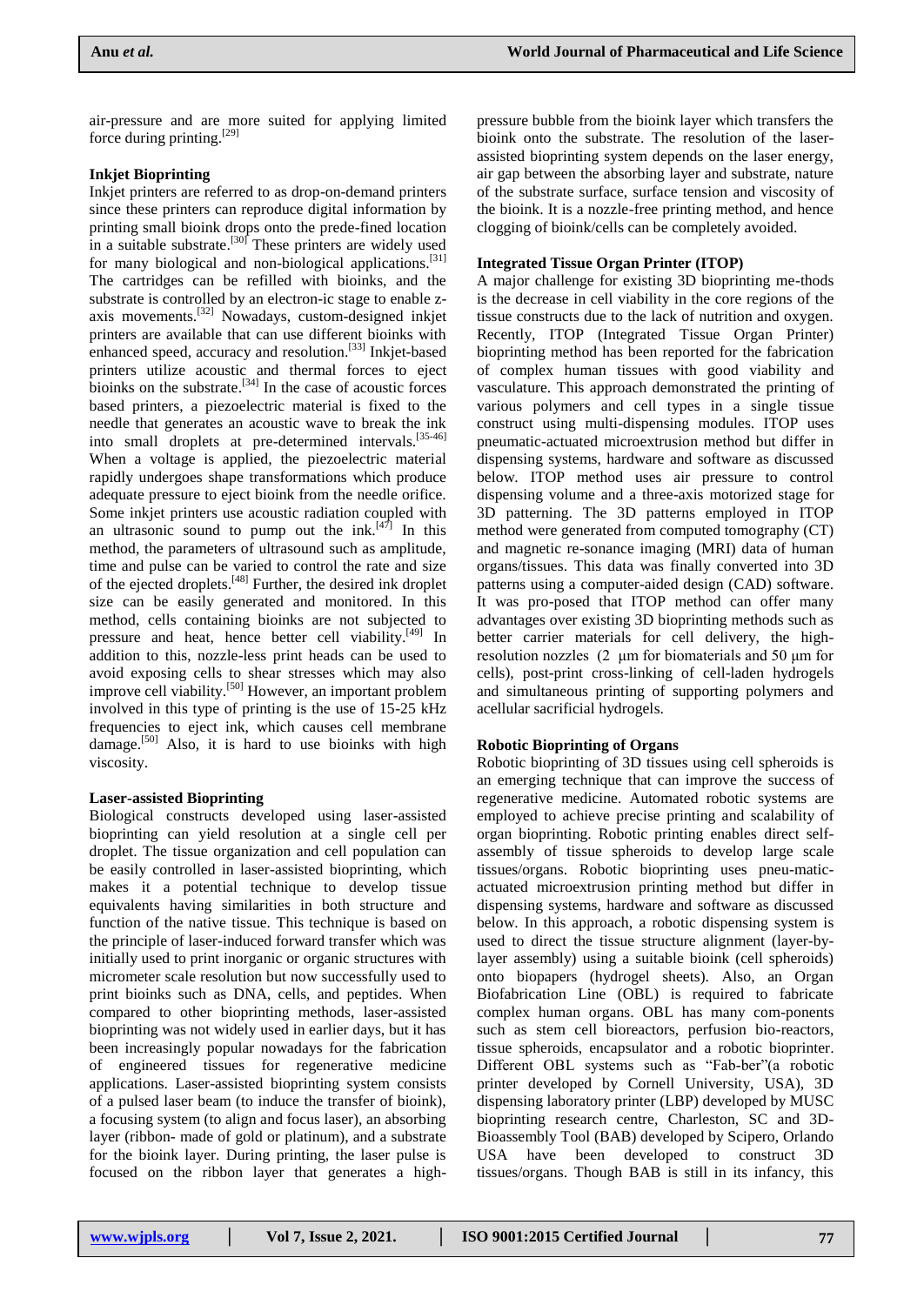method can evolve as a promising solu-tion to create patient-specific tissue constructs for re-generative medicine applications. However, lack of scalability and problems with precise printing are the major drawbacks of the current robotic bio-printers. Recently, Advanced Solutions (Kentucky, USA) has developed a six-axis robotic dispensing bioprinter that can efficiently handle curves and allows precise printing of the structures. The main advantage of this method is its software, TSIM (TSIM-Tissue Structure Information Modeling) that can perform an MRI scan of human tissue and convert it into a printa-ble 3D shape. Robotic bioprinters and tissue spheroid encapsulators are well developed commercially avail-able OBL components. However, highperformance perfusion bioreactors are yet to be developed to improve organ printing. The existing technological challenge is to develop a complete and perfect OBL to print organs at a larger scale for regenerative medicine applications.

# **Bioinks for 3D printing**

The 3D printing technology was initially developed for many non-biological applications that involve the use of high temperature and toxic organic solvents. These harsh conditions are not suitable for printing biological cells and other biomaterials. Hence, it is essential for printing to find suitable bioinks with desired functional and mechanical properties in order to come close to native tissue. Both natural polymers (such as collagen, gelatin, alginate, fibrin, hyaluronic acid and chitosan) and synthetic polymers (such as polyethylene glycol (PEG), poly(L-lactic acid) (PLA) and poly(ε-caprolactone)(PCL)) are predominantly used as bioinks. Ultrashort peptides that can self-assemble into nanofibrous structures have recently been proposed as novel bioinks and are attractive candidates for bioprinting due to biocompatibility and processability. This newly developed bioink contains helical fiber structures that strongly resemble collagen fibers in topography and diameter. Printability is an important feature of an ideal bioink. During printing, the bioink should be accurately deposited in the construct providing the desired temporal and spatial resolution. For example, thermal inkjet printers require bioinks of lesser thermal conductivity to improve the cell viabil-ity.

## **Natural Polymers**

(1) Alginate Sodium alginate (alginate) is a raw material ex-tracted from brown seaweed. Alginate is a polysaccharide and anionic in nature. It is a linear block copolymer having M (β-D mannuronic acid monomers) and G (α-L-guluronic acid blocks) domains. Alginate structure has a mixture of M and G domains. G-blocks can form ionic bonds when interacts with divalent cations and become gels in solutions. Biomimetic structure, suitable viscosity, gelation at ideal temperatures and high biocompatibility are some of the properties of alginate that makes it suitable for bioprinting. Cell-laden 3D alginate hydrogels were prepared using inkjet printing. Although this hydrogel provides biocompatibility and mechanical strength, it lacks cell recognition motifs. Moreover, bioprinting alginate constructs of thick tissues with well interconnected pores is yet to be achieved.

(2) Collagen and Gelatin Collagen is a naturally occurring protein in tissues which constitutes largely of amino acids such as hydroxyproline, proline, glycine and trace amounts of sulfur containing amino acids and aromatic amino acids. Hydroxyproline and proline maintain the tertiary structure of the collagen. Collagen is a major extracellular matrix (ECM) protein and controls all the cellular fate processes. It is used as a scaffold material for various tissue engineering applications; however, its poor mechanical properties limits its suitability in bioprinting.

(3) Hyaluronic acid Hyaluronic acid is a linear polysaccharide made of  $(β-1,3)$   $β-1,4-linked$  Dglucuronic acid and N-acetyl- D-glucosamine disaccharides. It is a viscoelastic, bio-degradable and highly biocompatible polymer. Hyaluronic acid is an interesting candidate for bioprinting, but its high hydrophilicity limits its application. Chemical crosslinking methods and derivatization of hyaluronic acid with hydrophobic side chains have been attempted to reduce hydrophilicity but still not successful in bioprinting. Blending hyaluronic acid with some photocrosslinkable materials such as Dex- HEMA have been shown to improve the cell viability of chondrocytes.

(4) Silk fibroin Silkworm (Bombyx mori) derived fibrous protein called silk fibroin is an amphiphilic block copolymer. The main heavy chain of silk fibroin has twelve repeating domains with frequent occurrence of G-X-G- X-G-X where G is glycine and X may be serine or alanine. The repeating units are separated by hydrophilic peptides that have eleven amorphous regions. Silk fibroin has high tensile property and also good biocompatibility. The addition of weak acids such as methanol will cause a transition of molecular organization between random coils to aggregation and βsheets formation. This property makes silk fibroin suitable for bioprinting.

## **Synthetic Polymers**

Natural polymers containing cell adhesion motifs have been used to mimic the native extracellular matrix. Synthetic polymers offer biocompatibility, strong mechanical properties, degradation profile and allow chemical modification to alter the structure and function of the polymer. The ease of processability has made synthetic polymers as a good candidate for bio-printing applications. Bioactive molecules can be in-corporated to modify these polymers to induce specific cellular responses.

Some of the synthetic polymers used for bioprinting are discussed as follows.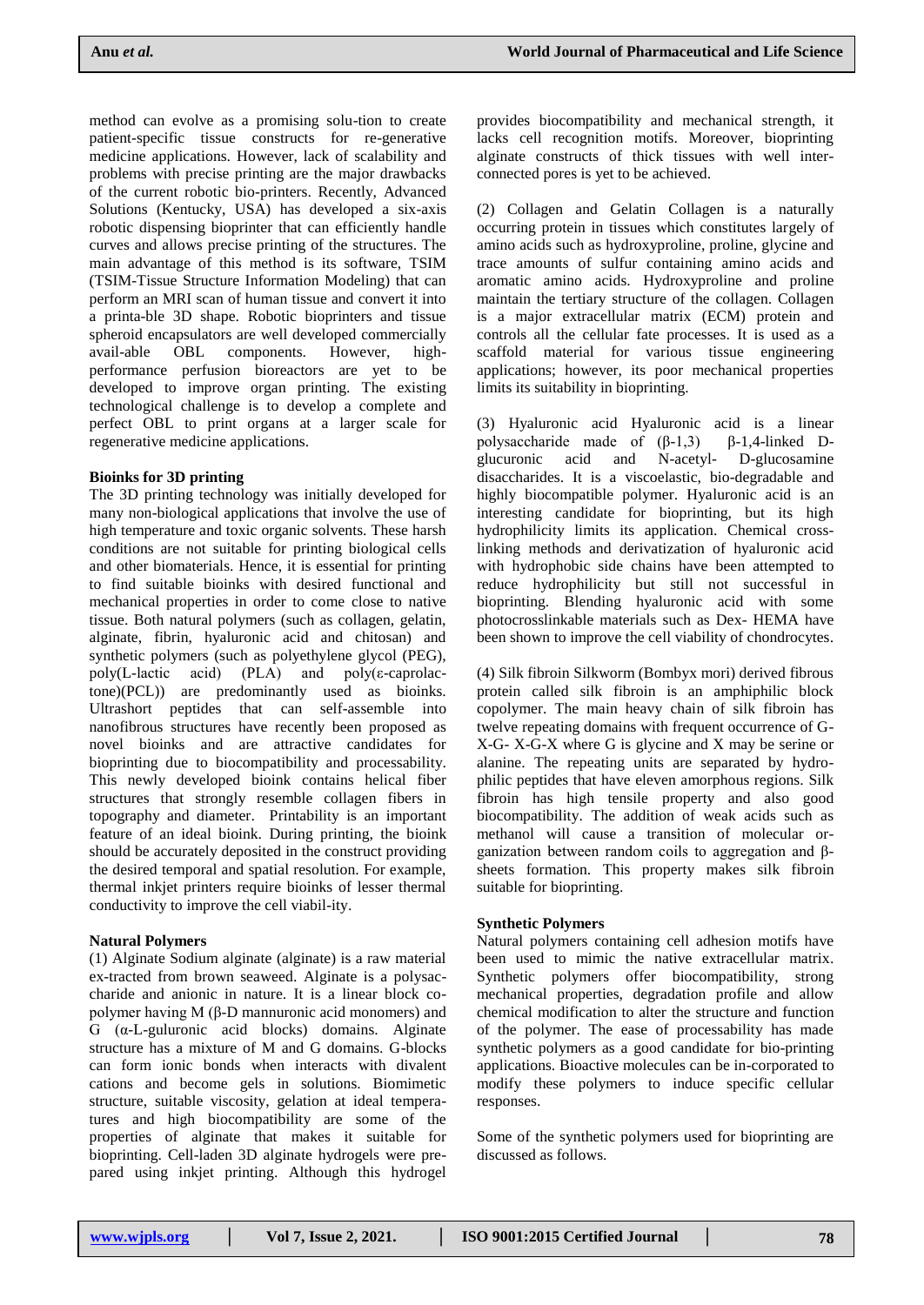(1) Poly(lactide-co-glycolide) (PLGA) PLGA is a copolymer of lactide and glycolide, synthesized via ring opening polymerization mechan-ism. It can be synthesized with different copolymer ratios, and their degradation rates can be controlled. PLGA has been successfully used as bioink to create 3D vascular networks. Human umbilical vein endo-thelial cells (HUVECs) were deposited on the PLGA based biopaper by using biological laser printing method.

(2) Poly(ethylene glycol) (PEG) Poly(ethylene glycol) (PEG) is a biocompatible and a hydrophilic polymer used for various biomedical applications. PEG has been employed in various applications such as nanoparticle coating to prevent aggregation, bioink for printing scaffolds and encapsulation of cells. It is soluble in water but require chemical modification to form gels. Moreover, tissue engineered scaffolds were surface modified with PEG to improve cellular compatibility and protein adsorption. This polymer can easily form physical or che-mical crosslinked networks after acrylation. Photoini-tiators are employed to crosslink PEG under UV ex-posure. Acrylated PEG has been used as bioink to print vascular grafts.

(3) Poly(L-lactic acid) (PLA) PLA is an aliphatic polymer with glass transition temperature of 60°C and an excellent mechanical strength. It is a biodegradable, biocompatible and semicrystalline polymer used for various tissue engineering applications. As a bioink, PLA is less viscous in nature and can be easily ejected through the needle. After printing, PLA exhibits faster evaporation and can provide structural integrity to the construct. Recently, an acrylonitrile butadiene styrene-PLA blend was used as a bioink to produce a cartilage graft. Nucleus pulposus and primary articular chondrocytes cultured on this scaffold maintained their native phenotypes over three weeks.

(4) Poly(ε-caprolactone) (PCL) PCL is a synthetic polyester which is semicrystalline, biocompatible and biodegradable. It is an easily processable bioink due to its excellent properties such as low melting point, thermoplastic behavior, hydro-lytic degradation and excellent mechanical proper-ties. Initially, PCL being a viscous solution had difficulties in printing because of the requirement of large diameter nozzle and high<br>pressure. To overcome this problem, an pressure. To overcome this problem, an electrohydrodynamic jet technique was used to print PCL bioinks. Applying electrohydrodynamic forces created a temperature gradient in the ink and high resolution (10 μm) 3D constructs were formed.

# **Ultrashort Peptides**

Hauser and coworkers have recently reported that distinct peptides selected from the earlier discovered class of self-assembling ultrashort peptides can be used as bioinks for bioprinting applications. These ultrashort peptides have an innate tendency to self-assemble into hydrogels with a nanofibrous topo-graphy that closely

resemble collagen and thus mimicking the native architecture of tissue ECM.

# **Applications of Bioprinting**

Bioprinting makes use of novel bioinks and 3D print-ing techniques to fabricate closely resembling organs/ tissues for regenerative medicine applications. Bio-printing techniques make it possible to print cells in the constructs in specific locations which is important for mimicking native tissue architecture. The vasculature of 3D constructs is essential to improve nutrient delivery, tissue ingrowth, and regeneration. Cells in tissues are mostly found within 100-200 μm away from adjacent blood vessels. Cells that are present within this limit of 100- 200 μm receive nutrition and oxygen through diffusion from the nearby capillaries. Cell viability and vasculature are some of the important parameters that need to be considered to develop 3D constructs for regenerative medicine applications.

# **CONCLUSIONS**

Bioprinting is one of the tools for rapid prototyping to develop 3D constructs for clinical applications. The main goal of 3D bioprinting is to develop 3D organs that fully mimic the native tissue architecture and functions. An additional goal of 3D bioprinting is develop novel methods like in vivo bioprinting to be used in clinics to directly print structures at the damaged tissues in patients to promote regeneration. 3D bio-printing technology offers a broad range of applications in the biomedical field from tissue models for drug screening studies to the fabrication of organ transplants for regenerative therapies. This technology allows printing of cells, biomolecules, and ink materials and controls their precise localization in the 3D construct. However, bioprinting of complex, multicellular and 3D native tissue structures remain a major challenge though there are few attempts to achieve this goal. In addition, bioprinted structures do not ex-actly match the native mechanical strength of the tis-sues/ organs. Hence, further improvements are required to overcome these challenges. 4D bioprinting is an emerging field, where time is integrated as fourth dimension with 3D bioprinting. In 4D bioprinting, the printed structures are capable of changing their shapes with time when an external stimulus is imposed. This technology can enable the reorganization of materials and cells after printing to improve effective cell patterning. Though, this field is in its infancy, 4D bio-printing may help to overcome some challenges in 3D bioprinting. Vasculature is one of the important factors that determine the success of an organ transplant since it is responsible for nutrients delivery and oxygen supply. Though several researchers have been focusing on developing vascularized constructs using bioprinting.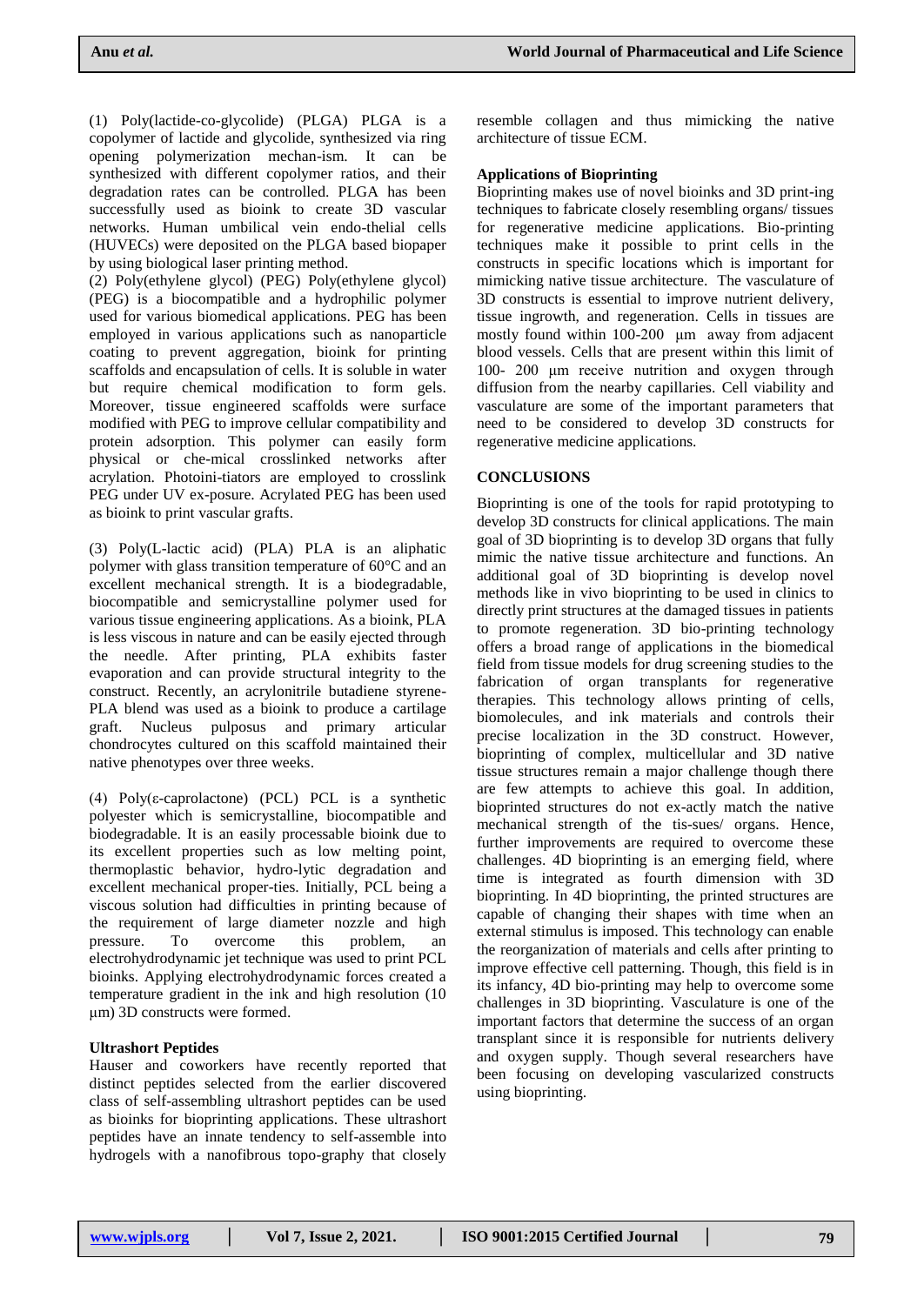# **REFERENCES**

- 1. Ozbolat, I.T. Bioprinting scale-up tissue and organ constructs for transplantation. Trends Biotechnol, 2015; 33: 395–400.
- 2. Ozbolat, I.T. Scaffold-based or scaffold-free bioprinting: competing or complementing approaches. J. Nanotechnol. Eng. Med, 2015; 6: 24701.
- 3. Jakab, K. et al. Tissue engineering by self-assembly and bio-printing of cells. Biofabrication, 2010; 2: 22001.
- 4. Moroni, L. et al. 3D fiber-deposited scaffolds for tissue engineer influence of pores geometry and architecture on dynamic mechanical properties Biomaterials, 2006; 27: 974–985.
- 5. Snyder, J.E. et al. Bioprinting cell-laden matrigel for radioprotection study of liver by pro-drug conversion in a dual-tissue microfluidic chip. Biofabrication, 2011; 3: 034112.
- 6. Perkins, J.D. Are we reporting the same thing? Liver Transpl, 2007; 13: 465–466.
- 7. Knowlton, S. et al. Bioprinting for cancer research. Trends Biotechnol, 2015; 33: 504–513.
- 8. Ozbolat, I.T. and Yu, Y. Bioprinting toward organ fabrication: challenges and future trends. IEEE Trans. Biomed. Eng., 2013; 60: 691–699.
- 9. Itoh, M. et al. Correction: scaffold-free tubular tissues created by a Bio-3D printer undergo remodeling and endothelialization when implanted in rat aortae. PLoS ONE, 2015; 10: e0145971.
- 10. Gao, G. et al. Bioactive nanoparticles stimulate bone tissue formation in bioprinted three-dimensional scaffold and human mesenchymal stem cells. Biotechnol. J., 2014; 9: 1304–1311.
- 11. Keriquel, V. et al. In vivo bioprinting for computerand robotic-assisted medical intervention: preliminary study in mice. Biofabrication, 2010; 2: 14101.
- 12. Fedorovich, N.E. et al. Three-dimensional fiber deposition of cell-laden, viable, patterned constructs for bone tissue printing. Tissue Eng. A, 2008; 14: 127–133.
- 13. Phillippi, J.A. et al. Microenvironments engineered by inkjet bioprinting spatially direct adult stem cells toward muscle- and bone-like subpopulations. StemCells, 2008; 26: 127–134.
- 14. Hirt, M.N. et al. Cardiac tissue engineering: state of the art. Circ. Res., 2014; 114: 354–367.
- 15. Eulalio, A. et al. Functional screening identifies miRNAs inducing cardiac regeneration. Nature, 2012; 492: 376–381.
- 16. Jakab, K. et al. Tissue engineering by self-assembly of cells printed into topologically defined structures. Tissue Eng. A., 2008; 14: 413–421.
- 17. Xu, T. et al. Fabrication and characterization of bioengineered cardiac pseudo tissues. Biofabrication, 2009; 1: 35001
- 18. Gaebel, R. et al. Patterning human stem cells and endothelial cells with laser printing for cardiac regeneration. Biomaterials, 2011; 32: 9218–9230.
- 19. Gaetani, R. et al. Cardiac tissue engineering using tissue printing technology and human cardiac progenitor cells. Biomaterials, 2012; 33: 1782–1790.
- 20. Makris, E.A. et al. Repair and tissue engineering techniques for articular cartilage. Nat. Rev. Rheumatol, 2015; 11: 21–34.
- 21. Gruene, M. et al. Laser printing of stem cells for biofabrication of scaffoldfree autologous grafts. Tissue Eng. C: Methods, 2010; 17: 79–87.
- 22. Cui, X. et al. Direct human cartilage repair using three-dimensional bioprinting technology. Tissue Eng. A, 2012; 18: 1304–1312.
- 23. Cui, X. et al. Synergistic action of fibroblast growth factor-2 and transforming growth factor-beta1 enhances bioprinted human neocartilage formation. Biotechnol. Bioeng, 2012; 109: 2357–2368.
- 24. Pati F, Jang J, Ha D H, et al., Printing threedimensional tissue analogues with decellularized extr-acellular matrix bioink. Nature Communications, 2014; 5(5935): 1–5.
- 25. Jung J W, Lee J S and Cho D W, Computer-aided multiple-head 3D printing system for printing of heter-ogeneous organ/tissue constructs. Scientific Reports, 2016; 6: 21685.
- 26. Bandyopadhyay A, Bose S, Das S, 3D printing of biomaterials. MRS Bulletin, 2015; 40(02): 108–115.
- 27. Mironov V, Reis N and Derby B, Review: bioprinting: a beginning. Tissue Engineering, 2006; 12(4): 631– 634.
- 28. Seol Y J, Kang H W, Lee S J, et al., Bioprinting technology and its applications. European Journal of Cardio-Thoracic Surgery, 2014; 46(3): 342–348.
- 29. Schon B S, Hooper G J and Woodfield T B F, Modular tissue assembly strategies for biofabrication of engineered cartilage. Annals of Biomedical Engineerin, 2016; 1: 1–15.
- 30. Hendow E K, Guhmann P, Wright B, et al., Biomaterials for hollow organ tissue engineering. Fibro-genesis & Tissue Repair, 2016; 9(1): 1–7.
- 31. Seol Y J, Kang T Y and Cho D W, Solid freeform fabrication technology applied to tissue engineering with various biomaterials. Soft Matter, 2012; 8(6): 1730– 1735.
- 32. Lee J W, 3D nanoprinting technologies for tissue engineering applications. Journal of Nanomaterials, 2015; 2015(213521): 1–14.
- 33. Thavornyutikarn B, Chantarapanich N, Sitthiseripratip K, et al., Bone tissue engineering scaffolding: com-puter-aided scaffolding techniques. Progress in Bio-materials, 2014; 3(2–4): 61–102.
- 34. Ma X, Qu X, Zhu W, et al., Deterministically patterned biomimetic human iPSC-derived hepatic model via rapid 3D bioprinting. Proceedings of the National Academy of Sciences, 2016; 113(8): 2206– 2211.
- 35. Sundaramurthi D, Krishnan U M and Sethuraman S, Electrospun nanofibers as scaffolds for skin tissue engineering. Polymer Reviews, 2014; 54(2): 348– 376.